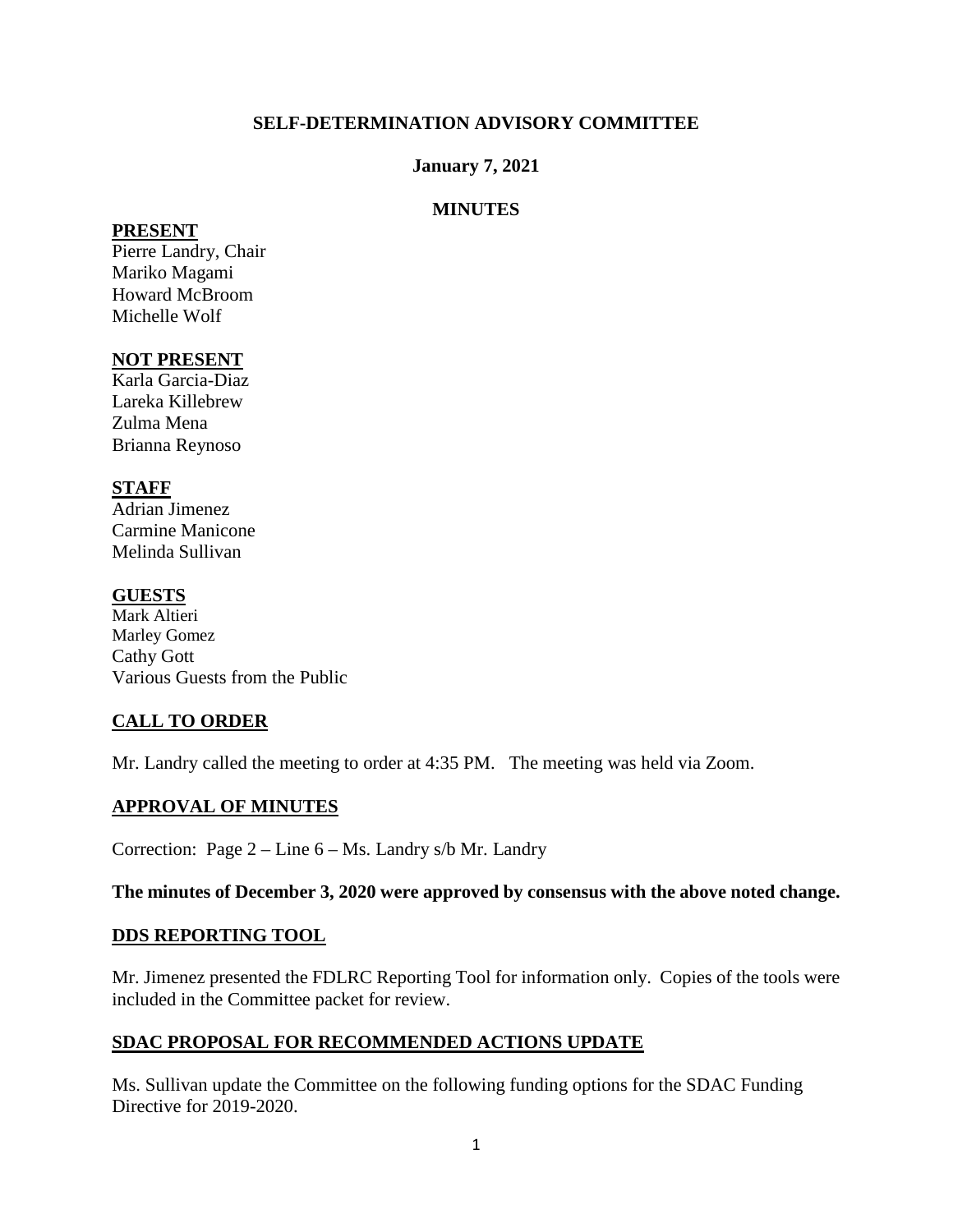#### **NEEDS IDENTIFIED RECOMMENDATIONS TO FDLRC**

analysis

1) More individual coaching through the process ("handholding")

2) Monthly reports with better data

# • **Extend the Promotora program**.

(\$25,000 for another year)

. **Update 1/7/21:** Marley Gomez gave an update on her outreach to Spanish speaking families and reported that a good portion are waiting for the pandemic to pass before moving forward.

• **Hire a data analysis consultant.**  Work with the consultant to develop a data-needs plan, then use the part time contractor for regular monthly and ad hoc data analyses (~\$1,500)

**Update 1/7/21:** Ms. Sullivan is exploring the option of using an analysis consultant used by the Center.

- 3) Better access to IFs, PCP facilitators and FMSs
- 4) Make SDAC meetings available to everyone
- 5) Improve training and orientations **Develop training videos in**

#### • **Contribute \$5,000 to support the Gott platform.**

**Update 1/7/21:** Cathy Gott and Mark Altieri gave an update on platform design. An estimated Beta Launch date is in May 2021.

- **Offer translation into Spanish**  (\$3,600/12 mos.)
- Gauge the need for other translation services

 **Update 1/7/21:** Implemented

**collaboration with other RCs**

**Update 1/7/21:** Ms. Sullivan is reaching out to NLARC and SGPRC to see if a partnership can be developed.